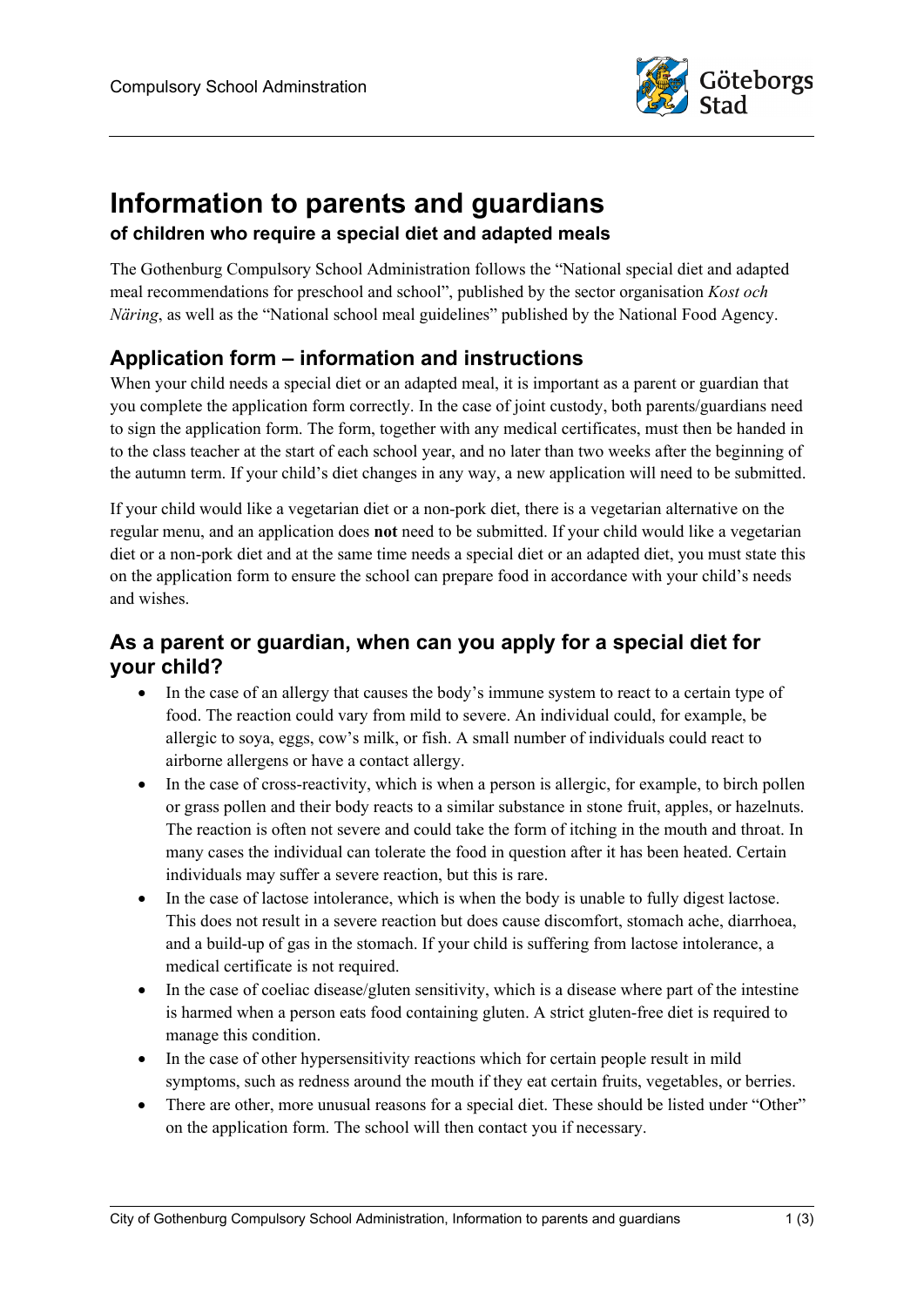### **When, as a parent or guardian, can you apply for an adapted meal for your child?**

- When you opt for a vegan diet, which is an entirely plant-based diet.
- If there is a need for consistency adaptation, which refers to a regular diet with adapted food consistency to facilitate chewing and swallowing.
- In the case of an energy-enriched diet, which is a regular diet enriched with additional energy sources, often in the form of extra fat.
- In the case of a low-energy diet, e.g. if an individual is suffering from overweight, obesity, or a disease that affects the metabolism. Before applying for a low-energy diet for your child they will need to receive individualised guidance from the health service.
- In the case of adapted meals as a result of diabetes. Certain dishes could be problematic for diabetics, such as pancakes, rice pudding, mashed potatoes, and soup. Individualised adaptation is important.
- When the range of dishes and/or meal environment need to be adapted to accommodate selective eating, which is when your child only eats a small number of foods.
- When dishes and/or the meal environment need to be adapted to take account of a neuropsychiatric disorder.

# **What type of adapted meals do we offer?**

We offer a vegan diet to pupils on request.

#### **In the case of other adaptations**

If your child needs a diabetes-adapted diet, a low-energy diet, an energy-enriched diet, a consistencyadapted diet, or a diet that takes account of selective eating and/or a neuropsychiatric disorder, the school will arrange for you and your child to meet representatives from the school.

If your child needs a diabetes-adapted diet, a low-energy diet, an energy-enriched diet, or a consistency-adapted diet, the school will use a medical certificate coupled with individualised guidance as a framework for the meeting.

If your child needs an adapted meal environment and if dishes need to be served in a way that takes account of selective eating or a neuropsychiatric disorder, the school will examine what your child needs in terms of adaptation and support at mealtimes.

### **When do you need to submit a medical certificate?**

As a parent or guardian you will need to submit a medical certificate together with an application for a special diet or adapted diet for your child in the following cases:

- There is a risk of an anaphylactic shock.
- A child is on emergency medication, e.g. use of an adrenaline pen.
- Multiple allergies (three or four allergies).
- Airborne allergens.
- Contact allergy.
- Debilitating allergy an allergy that is not life-threatening, but which leads to reduced quality of life, impaired academic performance, and lower school attendance (e.g. asthma, stomach pain, diarrhoea, nausea, nettle rash, itching, eczema, headache, breathing difficulties).
- Coeliac disease/gluten sensitivity.
- Need for a diabetes-adapted diet.
- Need for consistency adaptation to facilitate chewing and swallowing.
- Need for an energy-enriched diet.
- Need for a low-energy diet.